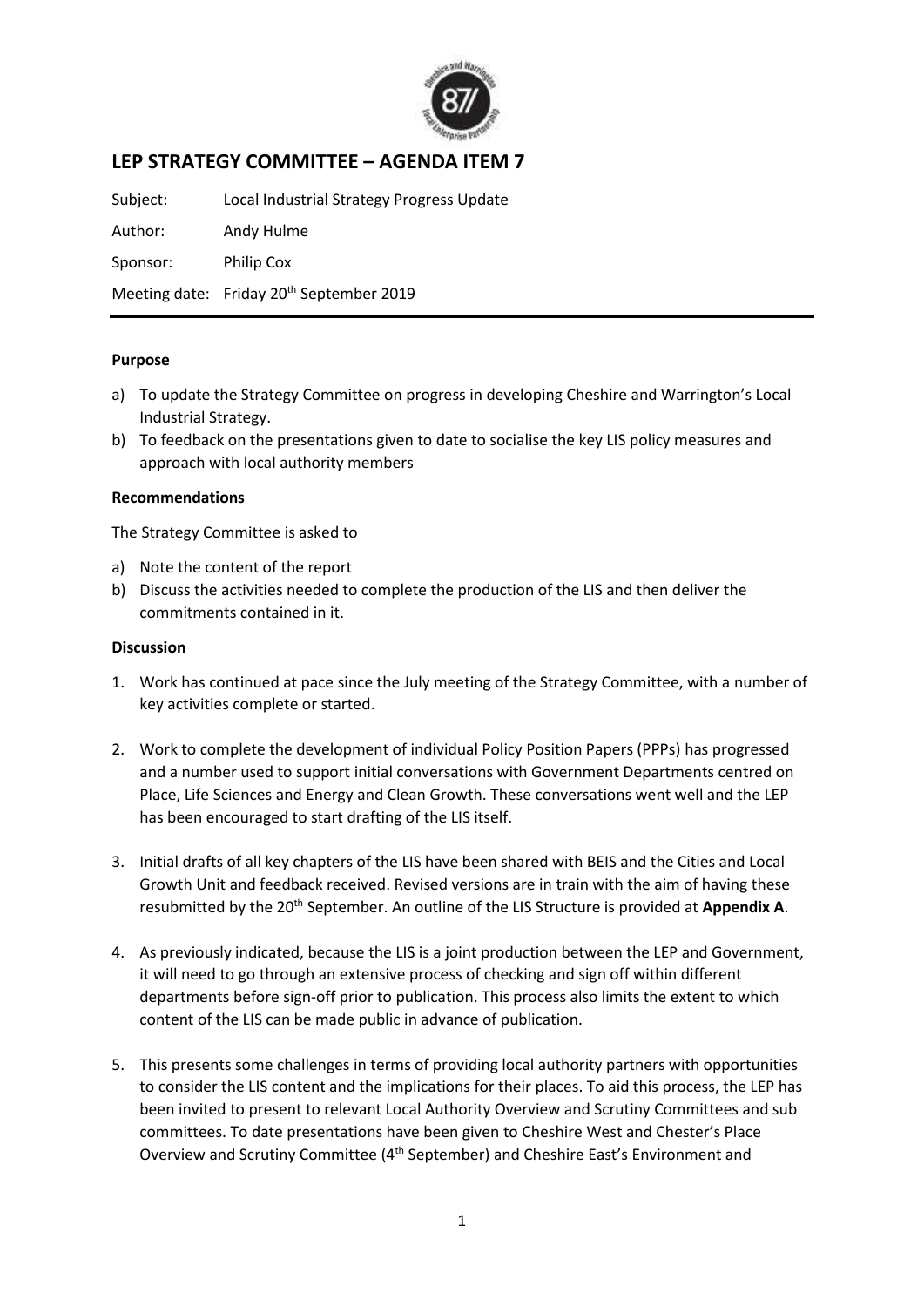

Regeneration Overview and Scrutiny Committee (16<sup>th</sup> September). A presentation will be given to Warrington's Supporting the Local Economy Policy Committee on 1<sup>st</sup> October.

- 6. The LEP has also produced a briefing note (**attached as Appendix B**) which sets out as much of the current detail as possible to help support this process.
- 7. A publication date for the Strategy is still to be confirmed, as Officials are still to get a formal steer from the new Ministerial team in BEIS. It is unlikely to be before the end of October 2019, however the LEP is being encouraged to complete the content of the LIS as quickly as possible so that we are in a position to respond quickly once we have clarity.
- 8. This will require an effective means of agreeing a final text with Government at potentially short notice. One option is for the LEP Board to delegate authority to the Chair of the LEP Board and Chair of the Strategy Committee (supported by the Chief Executive and Head of Policy and Strategy) to sign off any final document.
- 9. Once the LIS is published, the LEP and its partners will need to have clear ideas on how the commitments made in it will be delivered. It is suggested that a paper be presented to the November Strategy Committee setting out options.